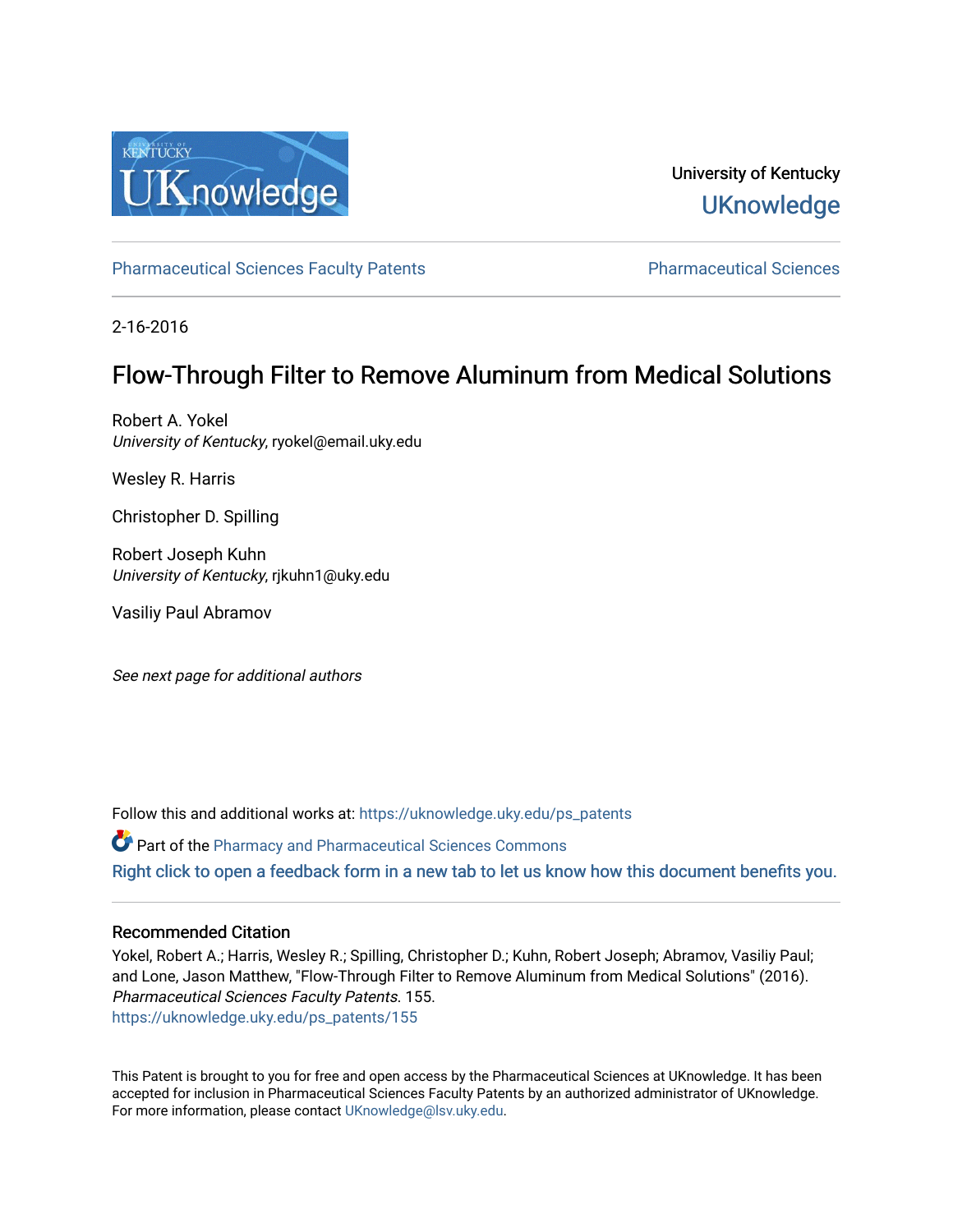# Authors

Robert A. Yokel, Wesley R. Harris, Christopher D. Spilling, Robert Joseph Kuhn, Vasiliy Paul Abramov, and Jason Matthew Lone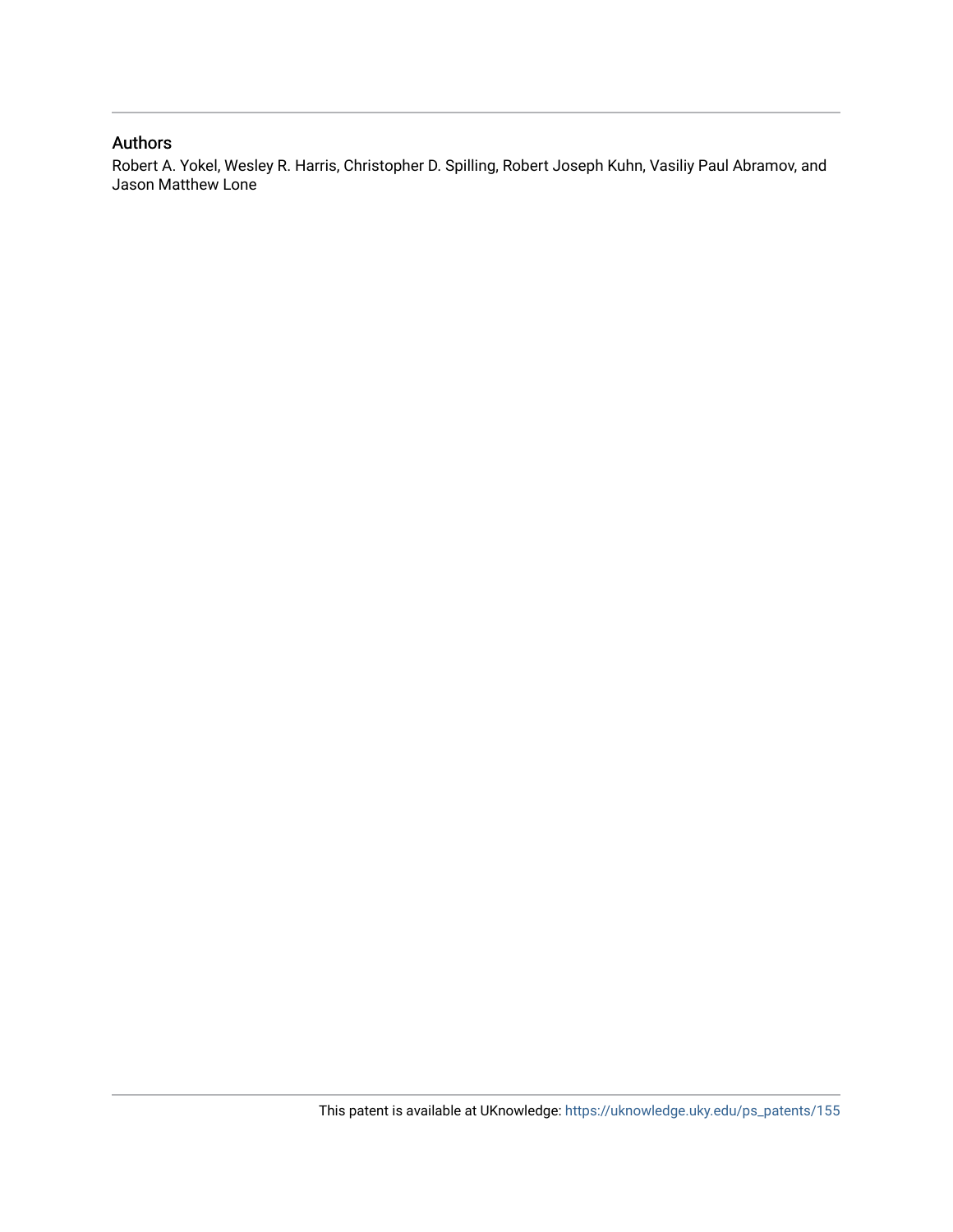

US009259670B2

# c12) **United States Patent**

## **Yokel et al.**

### (54) FLOW-THROUGH FILTER TO REMOVE ALUMINUM FROM MEDICAL SOLUTIONS

- (71) Applicants: The University of Kentucky Research Foundation, Lexington, KY (US); The Curators of the University of Missouri, Columbia, MO (US)
- (72) Inventors: Robert A. Yokel, Lexington, KY (US); Wesley R. Harris, St. Louis, MO (US); Christopher D. Spilling, St. Louis, MO (US); Robert Joseph Kuhn, Nicholasville, KY (US); Vasiliy Paul Abramov, Louisville, KY (US); Jason Matthew Lone, Louisville, KY (US)
- (73) Assignees: The University of Kentucky Research Foundation, Lexington, KY (US); The Curators of the University of Missouri, Columbia, MO (US); Alkymos, Inc., Lexington, KY (US)
- ( \*) Notice: Subject to any disclaimer, the term of this patent is extended or adjusted under 35 U.S.C. 154(b) by 169 days.
- (21) Appl. No.: 14/186,207
- (22) Filed: Feb.21,2014

#### (65) Prior Publication Data

US 2014/0231321 Al Aug. 21, 2014

#### Related U.S. Application Data

- (60) Continuation-in-part of application No. 13/278,498, filed on Oct. 21, 2011, now Pat. No. 9,139,456, which is a continuation-in-part of application No. 13/052,477, filed on Mar. 21, 2011, now Pat. No. 8,066,883, which is a division of application No. 12/104,066, filed on Apr. 16, 2008, now Pat. No. 7,932,326.
- (60) Provisional application No. 61/768,006, filed on Feb. 22,2013.

# (10) **Patent** No.: **US 9,259,670 B2**

# (45) **Date of Patent: Feb.16,2016**

| (51) | Int. Cl.                |           |
|------|-------------------------|-----------|
|      | <b>B01D 15/38</b>       | (2006.01) |
|      | <b>B01J45/00</b>        | (2006.01) |
|      | <b>B01J20/32</b>        | (2006.01) |
|      | <i><b>C02F 1/68</b></i> | (2006.01) |
|      | C02F 101/20             | (2006.01) |

 $(52)$  **U.S. Cl.** CPC ......... *BOlD 1513828* (2013.01); *B01J 2013251*  (2013.01); *B01J 2013253* (2013.01); *B01J 2013255* (2013.01); *B01J 45100* (2013.01); *C02F 11683* (2013.01); *C02F 2101/20*  (2013.01)

(58) Field of Classification Search None See application file for complete search history.

#### (56) References Cited

#### U.S. PATENT DOCUMENTS

| 4,599,361 A | 7/1986 Dickens et al. |
|-------------|-----------------------|
| 4,654,299 A | $3/1987$ Lentfer      |
|             | (Continued)           |

#### FOREIGN PATENT DOCUMENTS

| <b>CN</b> | 1413773 A  | 4/2003 |
|-----------|------------|--------|
| WO.       | 9300327 A1 | 1/1993 |

### OTHER PUBLICATIONS

Chen & Zhan; "Computational Modeling of Aluminum (III)-Ligand Binding"; Progress Report, University of Kentucky, Jan. 18, 2006; pp. 1-3.

(Continued)

*Primary Examiner-* Chester Barry (74) *Attorney, Agent, or Firm-* King & Schickli, PLLC

### (57) ABSTRACT

A flow through filter assembly includes a trivalent and tetravalent metal ion capturing agent and a flow controller providing a predetermined flow rate which allows capture of the trivalent and tetravalent metal ions by the capturing agent.

#### 20 Claims, 4 Drawing Sheets

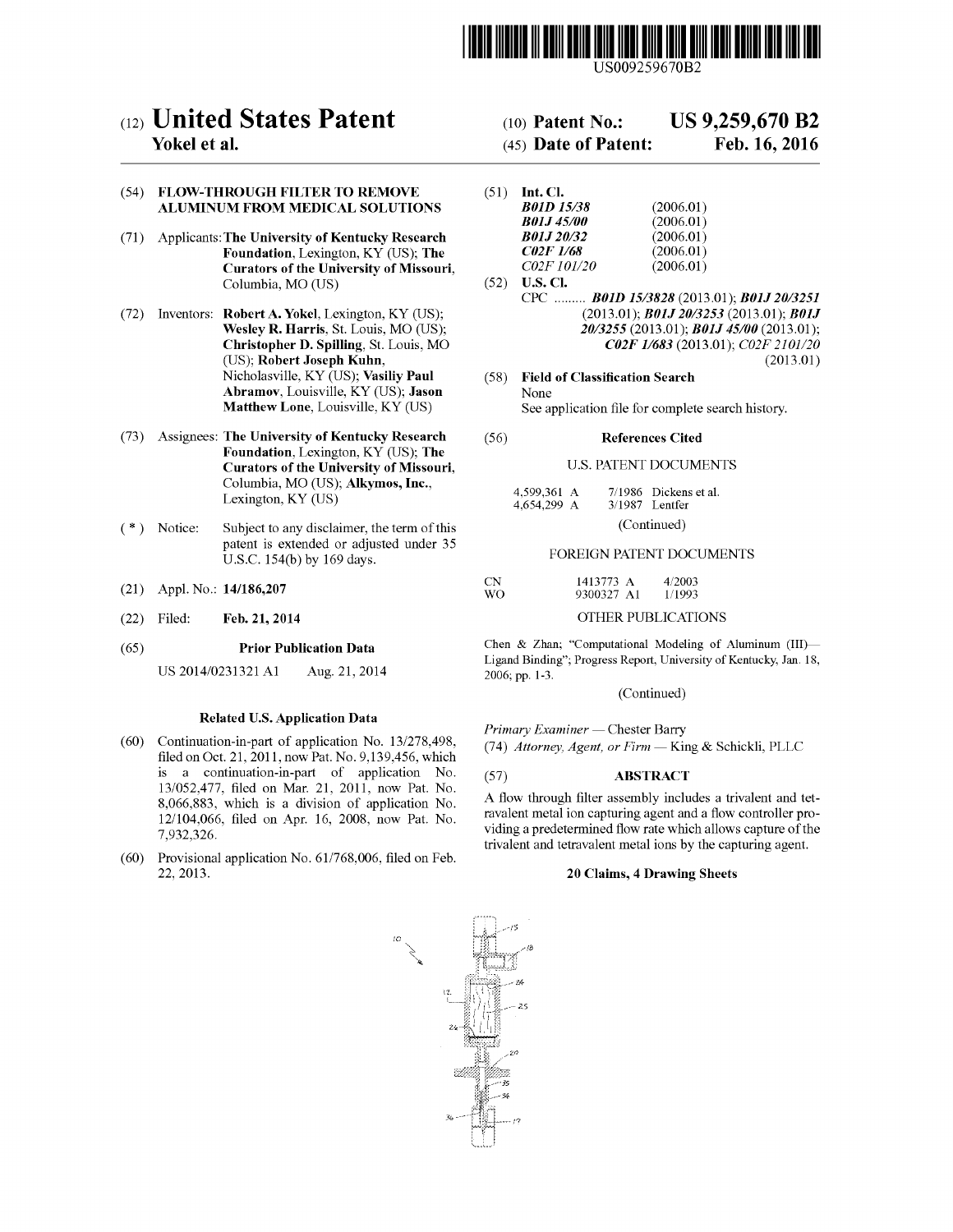#### (56) **References Cited**

#### U.S. PATENT DOCUMENTS

| 4,666,927 A  |                | 5/1987  | Hider et al.     |
|--------------|----------------|---------|------------------|
| 4,671,901    | A              | 6/1987  | Green            |
| 4.684.482 A  |                | 8/1987  | Green            |
| 5,089,644    | A              | 2/1992  | Quay et al.      |
| 5,104,865    | A              | 4/1992  | Hider et al.     |
| 5,254,724    | A              | 10/1993 | Bergeron, Jr.    |
| 5,312,730    | A              | 5/1994  | Piran et al.     |
| 5,332,649    | А              | 7/1994  | Bleckmann et al. |
| 5.424.219    | A              | 6/1995  | Jirikowski       |
| 5,663,201    | A              | 9/1997  | Lowther et al.   |
| 5,728,681    | A              | 3/1998  | Kido et al.      |
| 5,739,167    | A              | 4/1998  | Lowther et al.   |
| 5,756,825    | А              | 5/1998  | Safavy et al.    |
| 6,022,865    | А              | 2/2000  | Deutsch          |
| 6,071,412    | A              | 6/2000  | Ambrus et al.    |
| 6,132,750    | А              | 10/2000 | Perrier et al.   |
| 6,391,980    | B1             | 5/2002  | Clark            |
| 6,693,173    | B2             | 2/2004  | Mamidi et al.    |
| 6,858,414    | B <sub>2</sub> | 2/2005  | Keri et al.      |
| 7,932,326    | B2             | 4/2011  | Yokel et al.     |
| 8.066.883    | B <sub>2</sub> | 11/2011 | Yokel et al.     |
| 2005/0276862 | Αl             | 12/2005 | Bringley et al.  |
| 2005/0277752 | A1             | 12/2005 | Bringley         |
| 2006/0211773 | A1             | 9/2006  | Bergeron et al.  |
|              |                |         |                  |

#### OTHER PUBLICATIONS

Crumbliss, et al.; "Synthesis and Characterization of Iron(III) Chelating Analogues of Siderophores on Organic Solid Supports"; Inorganica Chemica Acta, 133 (1987), pp. 281-287.

Dr. Yokel; "Reduction of Toxicity in the Premature Neonate Associated with Aluminum as a Contaminant of Total Parenteral Nutrition Solutions"; Thrasher Research Fund Award No. 02818-1, Six Month Research Progress Report; 2004, pp. 1-5.

Dr. Robert A. Yokel; "Reduction of Toxicity in the Premature Neonate Associated with Aluminum as a Contaminant ofTotal Parenteral Nutrition Solutions"; Thrasher Research Fund Award No. 02818-1, Twelve Month Research Progress Report (undated), pp. 1-5.

Dr. Robert A. Yokel; "Reduction of Toxicity in the Premature Neonate Associated with Aluminum as a Contaminant ofTotal Parenteral Nutrition Solutions"; Thrasher Research Fund Award No. 02818-1, Eighteen Month Research Progress Report (undated), pp. 1-4.

Dr. Robert A. Yokel; "Reduction of Toxicity in the Premature Neonate Associated with Aluminum as a Contaminant of Total Perenteral Nutrition Solutions"; Thrasher Research Project, Scientific Abstract;

Award 02818-1, (undated); pp. 4-17. Dr. Robert A. Yokel, et al.; "Reduction of Toxicity in the Premature Neonate Associated with Aluminum as a Contaminant of Total Parenteral Nutrition Solutions"; College of Pharmacy, University of Kentucky; Dept. of Chemistry & Biochemistry, University of Missouri (undated); 54 pages.

Dr. RobertA. Yokel, Semiannual Progress Report; Thrasher Research Fund Award No. 02818-1; "Reduction of Toxicity in the Premature Neonate Associated with Aluminum as a Contaminant of Total Perenteral Nutrition Solutions"; Feb. 14, 2006, Reporting Period Mar. 1, 2005 to Aug. 31, 2005; pp. 1-4.

Evers et al.; Similarities Between  $Al(3+)$  and  $Fe(3+)$ , Inorg. Chem. 1989, 28:2189; (Feb. 14, 2006), pp. 1-40.

Hutchinson, et al.; "Solid phase extraction of metal ions using immobilised chelating calixarene tetrahydroxamates"; Analytica ChimicaActa 291 (1994) pp. 269-275; Elsevier Science B.V.

Liu, et al.; "Synthesis and Coordination Behaviour of Hydroxamate Resin with Varying Spacer Groups"; Polyhedron vol. 11, No. 5, pp. 551-558 (1992).

Lu, et al., "Kinetic studies of aluminum and zinc speciation in river water and snow"; Analytica Chimica Acta 293 (1994) pp. 95-108; Elsevier Science B.V.

MBA Tech Connection, Intellectual Property Overview Report, Aluminum Chelator Concept, undated, pp. 1-26.

Philips et al.; "Extraction of Metal Ions by N-Phenyl-, N-Methyl-, and N-Unsubstituted Hydroxamic Acid Resins"; Analytica Chimica Acta, 139 (1982) pp. 237-249; Elsevier Scientific Publishing Company.

Vernon, F.; "Chelating Ion Exchangers-The Synthesis and Uses of Poly(hydroxamic Acid) Resins"; Pure & Appl. Chern., vol. 54, No. 11, pp. 2151-2158, 1982; Pergamon Press Ltd.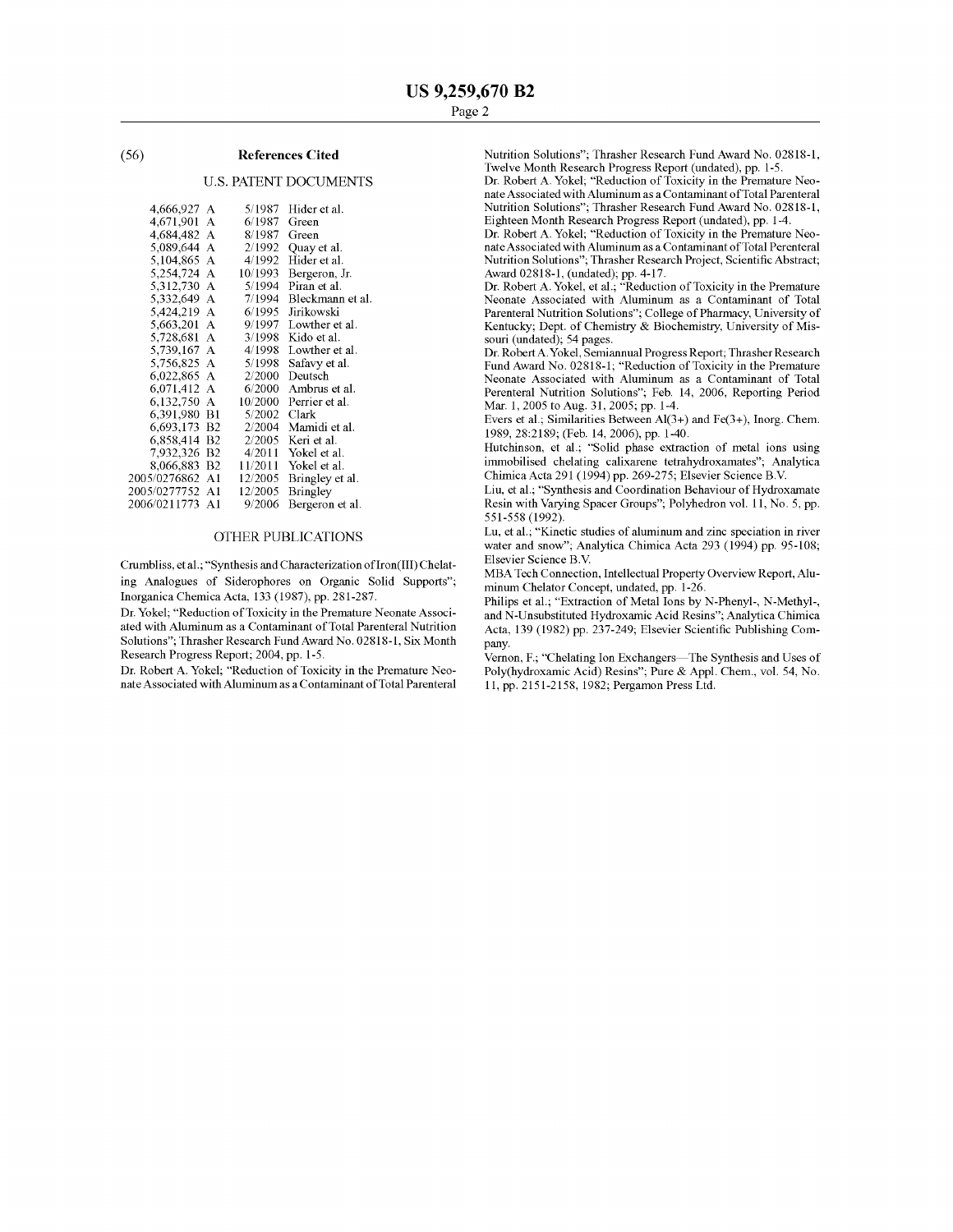

**FIG.** 1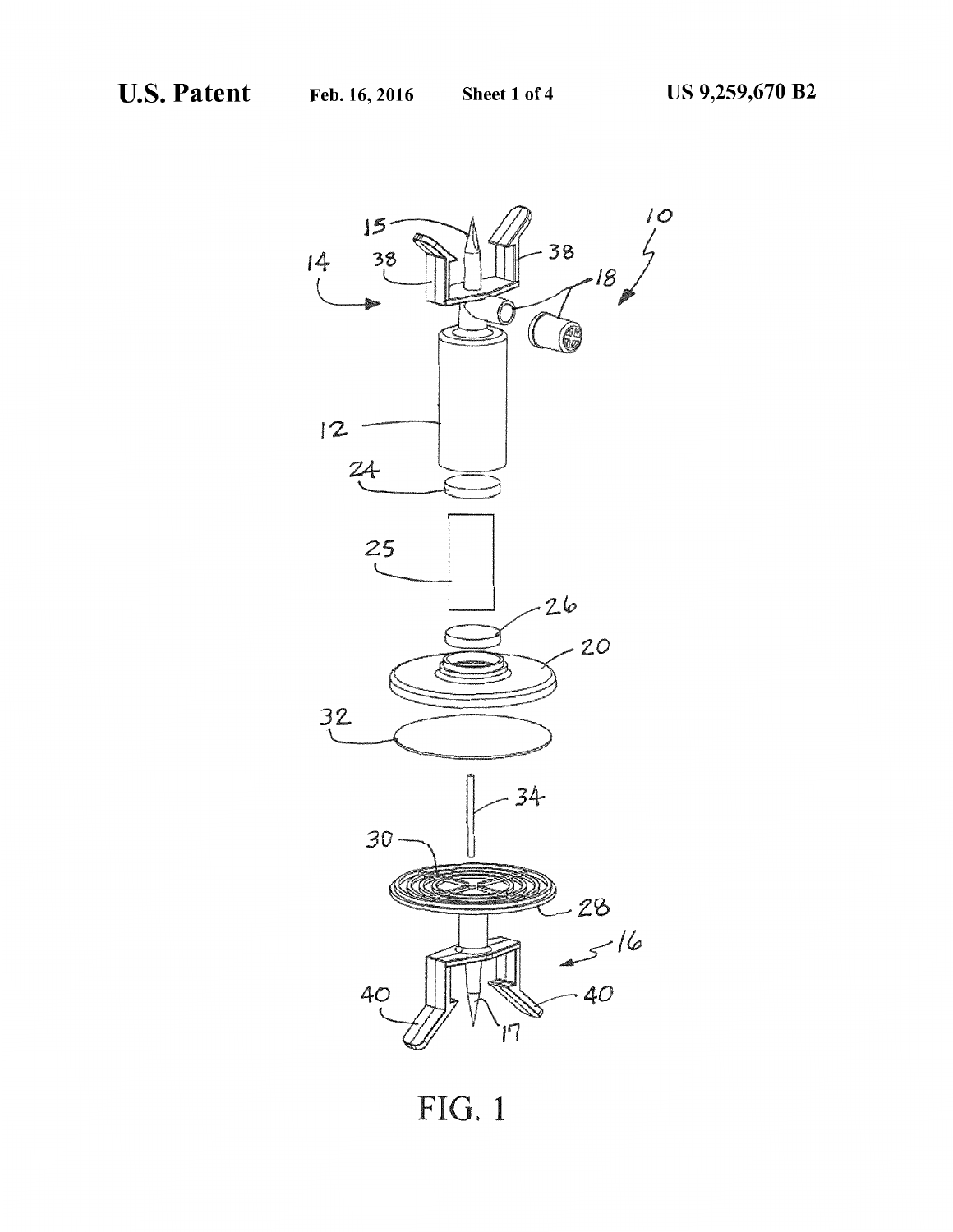

FIG. 2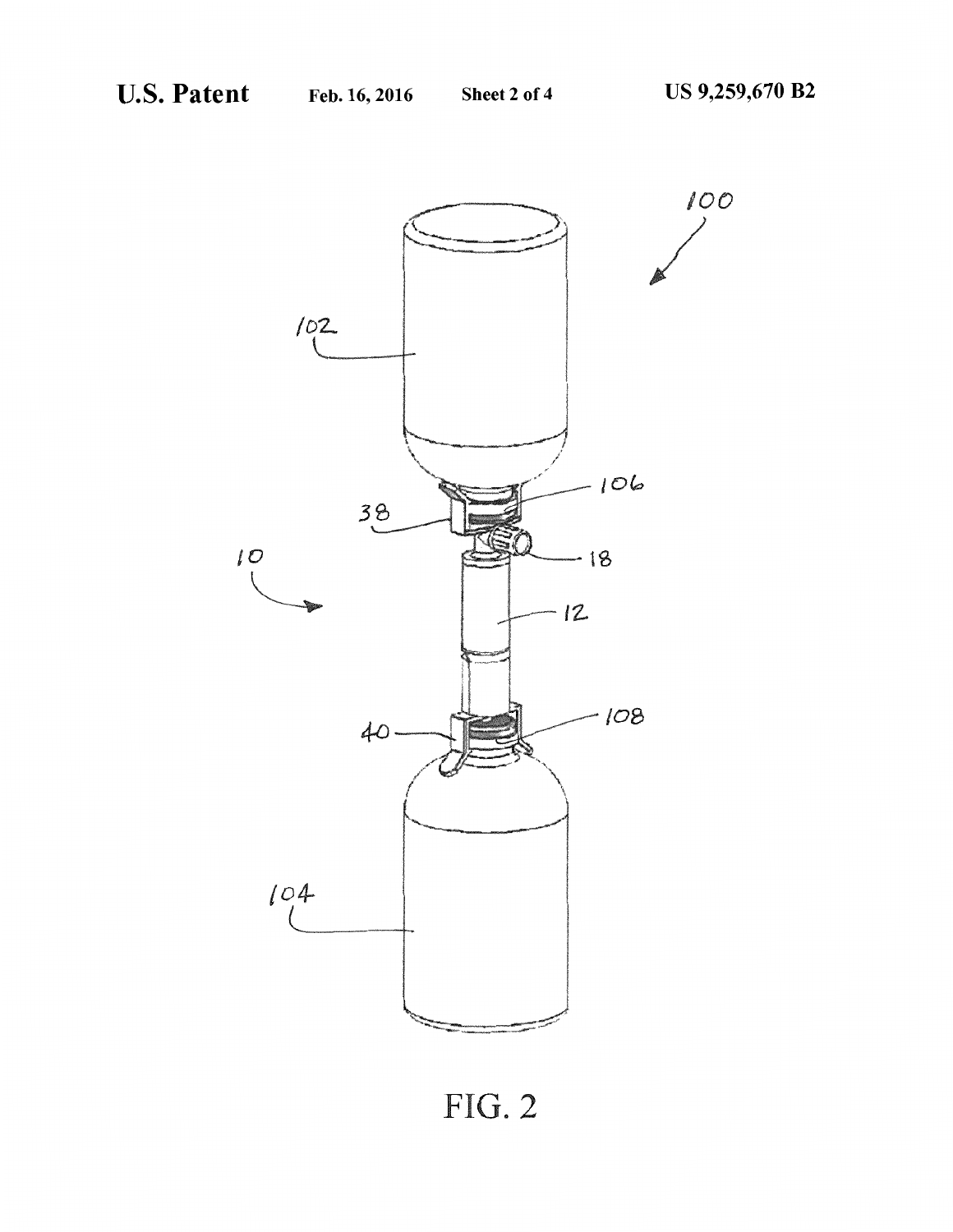

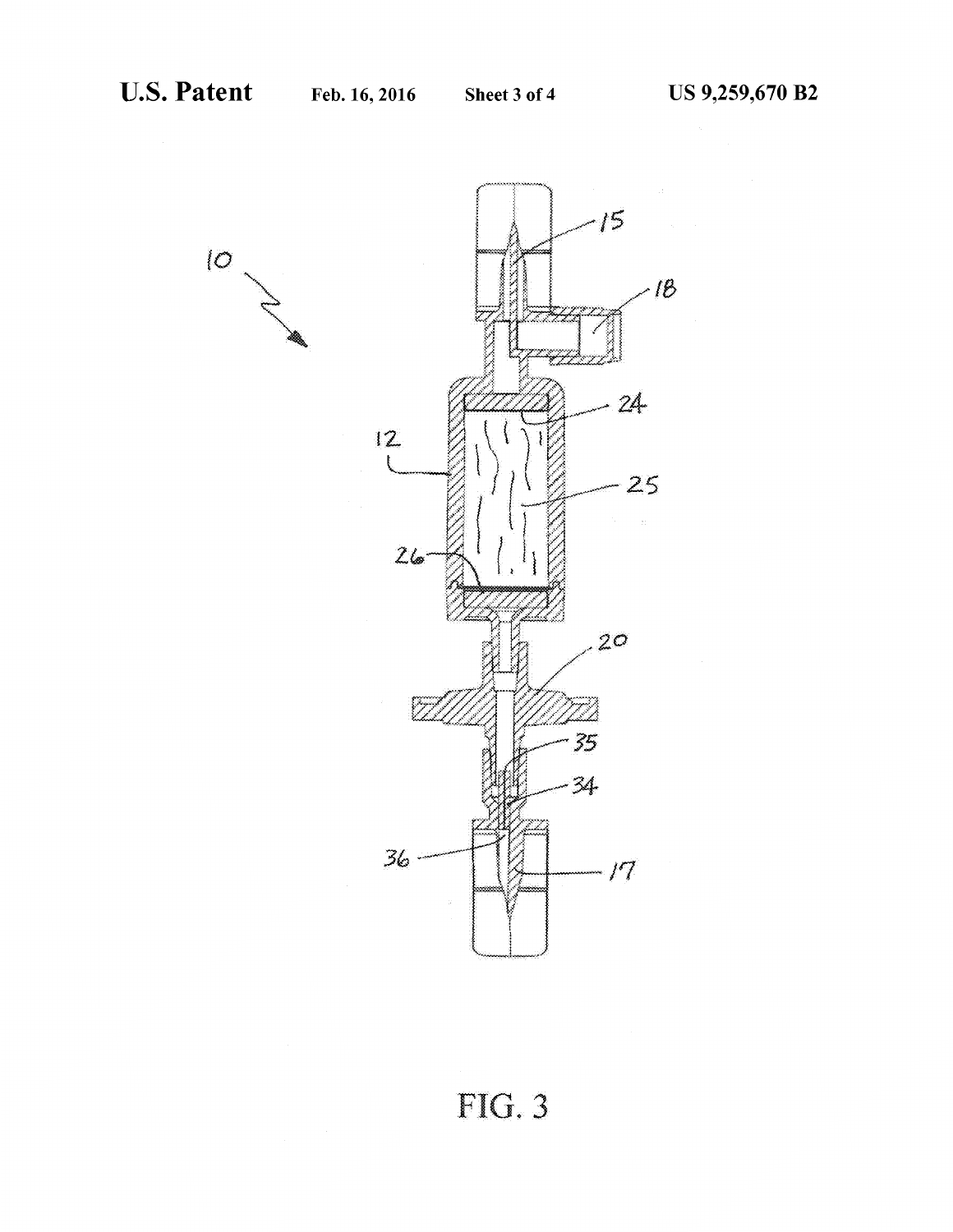



FIG. 4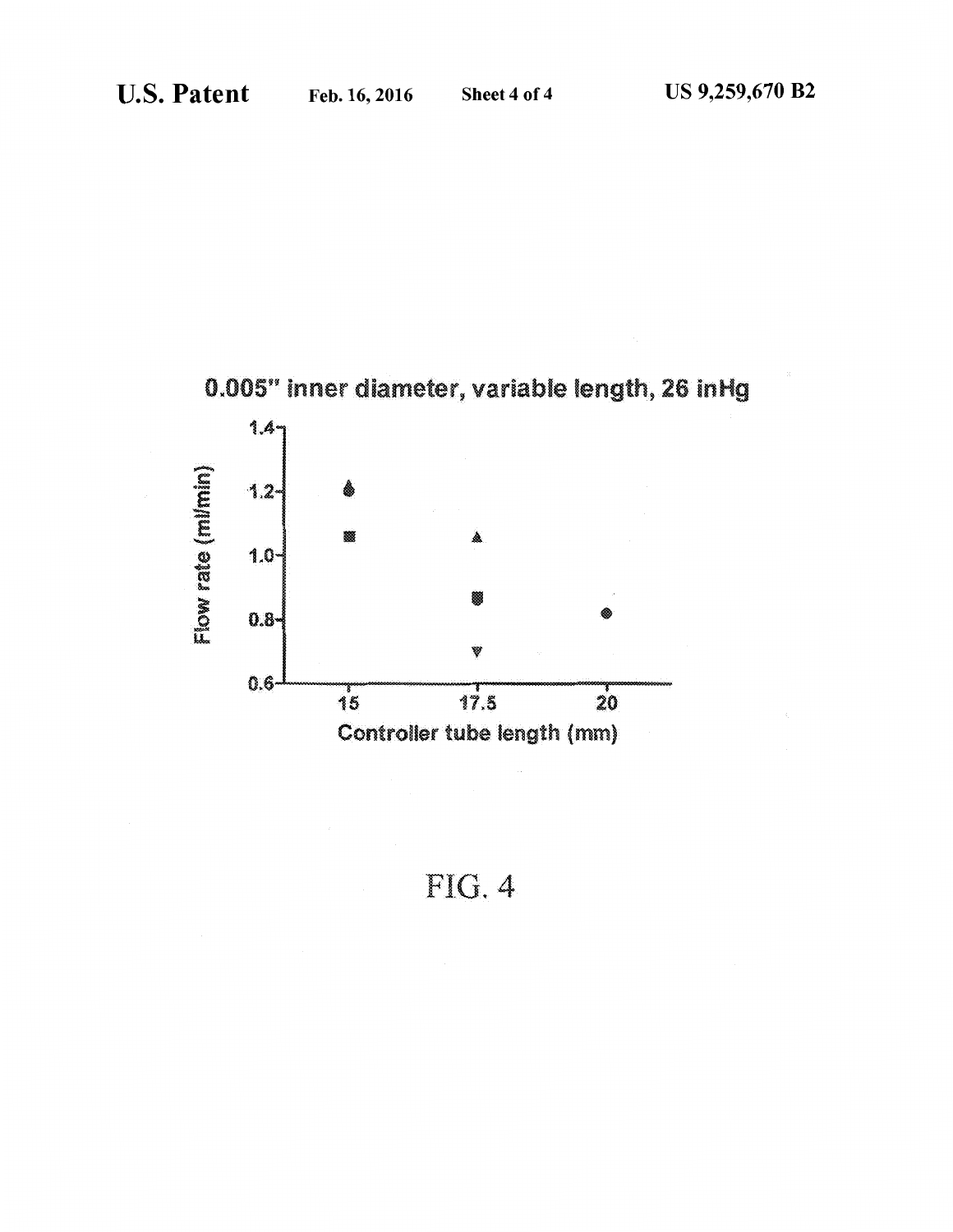15

### **FLOW-THROUGH FILTER TO REMOVE ALUMINUM FROM MEDICAL SOLUTIONS**

This utility patent application claims the benefit of priority in U.S. Provisional Patent Application Ser. No. 61/768,006 filed on Feb. 22, 2013 and is a continuation-in-part of U.S. patent application Ser. No. 13/278,498, filed on Oct. 21, 2011, now U.S. Pat. No. 9,139,456, which is a continuation-in-part of U.S. patent application Ser. No. 13/052,477, filed on Mar. <sub>10</sub> 21, 2011 which is now issued U.S. Pat. No. 8,066,883 and is a divisional of U.S. patent application Ser. No. 12/104,066, filed on Apr. 16, 2008 which is now issued U.S. Pat. No. 7,932,326, the entirety of the disclosures of which are incorporated herein by reference.

#### TECHNICAL FIELD

This document relates generally to filter assemblies for  $_{20}$ removing metal ions from a solution and, more particularly, to a filter assembly capable of removing trivalent ions, such as aluminum, and tetravalent metal ions, from medical solutions.

#### BACKGROUND

Aluminum (AI) is a common contaminant in many medical solutions. This is in part the result of the widespread distri- 30 bution of aluminum in the environment. In addition, some medical solutions contain compounds that react strongly with aluminum and extract this metal from the surroundings, e.g. from the walls of glass containers. This strong binding increases the AI contamination and makes it much more difficult to remove the aluminum from these solutions.

Healthy adults are generally protected against oral aluminum toxicity by the fact that less than 1% of an oral dose of aluminum is absorbed from the intestine. In addition, the  $_{40}$ urinary excretion of aluminum is relatively effective for persons with normal kidney function.

There is a special concern regarding aluminum exposure to premature neonates. These infants routinely require several or more days of parenteral nutrition (PN) until they can tolerate oral feeding. The PN bypasses the normal protection associated with low intestinal absorption of AI. In addition, these infants often have underdeveloped kidney function (the primary route of Al elimination), which impedes the excretion of  $\epsilon$ the aluminum contained in the PN solution.

It is well known that some of the small volume parenteral (SVP) solutions used to prepare the final PN solutions are heavily contaminated with aluminum. Poole, co-workers and others have extensively documented the AI content of SVP solutions, as shown in Table 1.

TABLE 1

| Aluminum content of the most contaminated SVP solutions<br>Solution Aluminum concentration (micrograms/L) |                                                              |  |
|-----------------------------------------------------------------------------------------------------------|--------------------------------------------------------------|--|
| Calcium gluconate                                                                                         | 3234 and 1920 to $34951$ , 4900 (new) and                    |  |
| and $19,4003$                                                                                             | 6145 (old glass ampoules) <sup>2</sup> , 9205                |  |
| Potassium phosphate                                                                                       | 8280 and 3650 to 16,820 <sup>1</sup>                         |  |
| Sodium Phosphate                                                                                          | 622 and 17 to 3281 <sup>1</sup>                              |  |
| Multi-trace elements                                                                                      | 414 and 101 to 739 <sup>1</sup> , 1049 and 2065 <sup>3</sup> |  |
| Potassium Lactate                                                                                         | 15004                                                        |  |

| TABLE 1-continued |
|-------------------|
|                   |

| Aluminum content of the most contaminated SVP solutions<br>Solution Aluminum concentration (micrograms/L) |                      |  |
|-----------------------------------------------------------------------------------------------------------|----------------------|--|
| Potassium Acetate                                                                                         | 42 and 11 to $11201$ |  |
| Sodium acetate                                                                                            | 83 and 54 to $1381$  |  |

1 From Poole et al., Pediatr. Gastroenterol. Nutr. 2010, 50: 208; Poole et al., J. Pediatr. Pharmacal. Ther. 2011, 16: 92. 2 From Beaney and Smeaton, Congress of the EuropeanAssociation ofHospital Pharmacists,

2010. 3 From de Oliveira et al., JPEN JParenterEnteral Nutr 2010,34:322-328.

4 FromAdvenier et al., J. Pediatr. Gastroenterol. Nutr. 2003,36: 448.

Because of the relative volumes of each of these solutions included in a typical PN preparation, most of the final AI content originates from the calcium gluconate SVP solution. It is noteworthy that the AI content of calcium gluconate can vary widely, depending on the commercial provider. Reported AI concentrations range from 1920 to 19,400 micrograms/L. At a typical concentration of 4,000 micrograms/L, it is estimated that calcium gluconate contributes about 80% of the aluminum in the final PN solution (Mouser et al., Am. J. Health-Syst. Pharm., 1998, 55: 1071).

The FDA has formally recognized the problem of potential AI toxicity to premature infants. It has established a safe level 25 of AI exposure as 4 to 5 micrograms/kg/d. However, it is widely recognized that currently the U.S. pharmaceutical industry cannot supply SVP component solutions that allow pediatric pharmacists to prepare PN solutions that meet this exposure limit.

Other patient populations at risk include, but are not limited to, children with malabsorption syndrome, dialysis patients, elderly patients (due to a weakened GI protective barrier and/or normal renal function deterioration) and burn patients (due to Al-contaminated albumin to maintain oncotic pressure). In addition, critically ill infants and children require parenteral calcium replacement because of hypocalcemia, especially after cardiac surgery. More specifically, the amount of calcium required, provided as calcium gluconate, would lead to exposure to much greater than 5 micrograms of aluminum per kg per day. Removal of aluminum from these parenteral infusions would minimize potential aluminuminduced toxicities.

Disclosed herein is a single-use filter to remove aluminum from a solution as it passes through the filter. The body of the filter is filled with a specialized chelator, such as trihydroxamate chelating resin, described in our previous U.S. Pat. Nos. 7,932,326 and 8,066,883 and U.S. patent application Ser. No. 13/278,498 the full disclosures of which are incorporated herein by reference. The other components of the filter are designed to produce a controlled fluid flow rate, using a partially evacuated vial and a flow restriction/flow controller tube that has an internal diameter and length, that when paired with the extent of vacuum in the partially evacuated vial, achieves a desired flow rate. The filter is designed to connect to the evacuated vial and the vial of the source SVP solution.

Chelating resins are not new. Chelex 1 00® is a polystyrene resin which has iminodiacetic acid functional groups covalently linked to the resin. It is relatively non-selective, 60 and thus is widely used to bind a large number of metal ions. However, we have determined that this type of generic chelating resin is not effective for removing aluminum from solutions such as calcium gluconate.

The concept of a flow-through filter for removing contami-65 nants from aqueous solutions is also widely used. There are many examples of point-of-use filters for home faucets to remove both metal ions and organic contaminants. These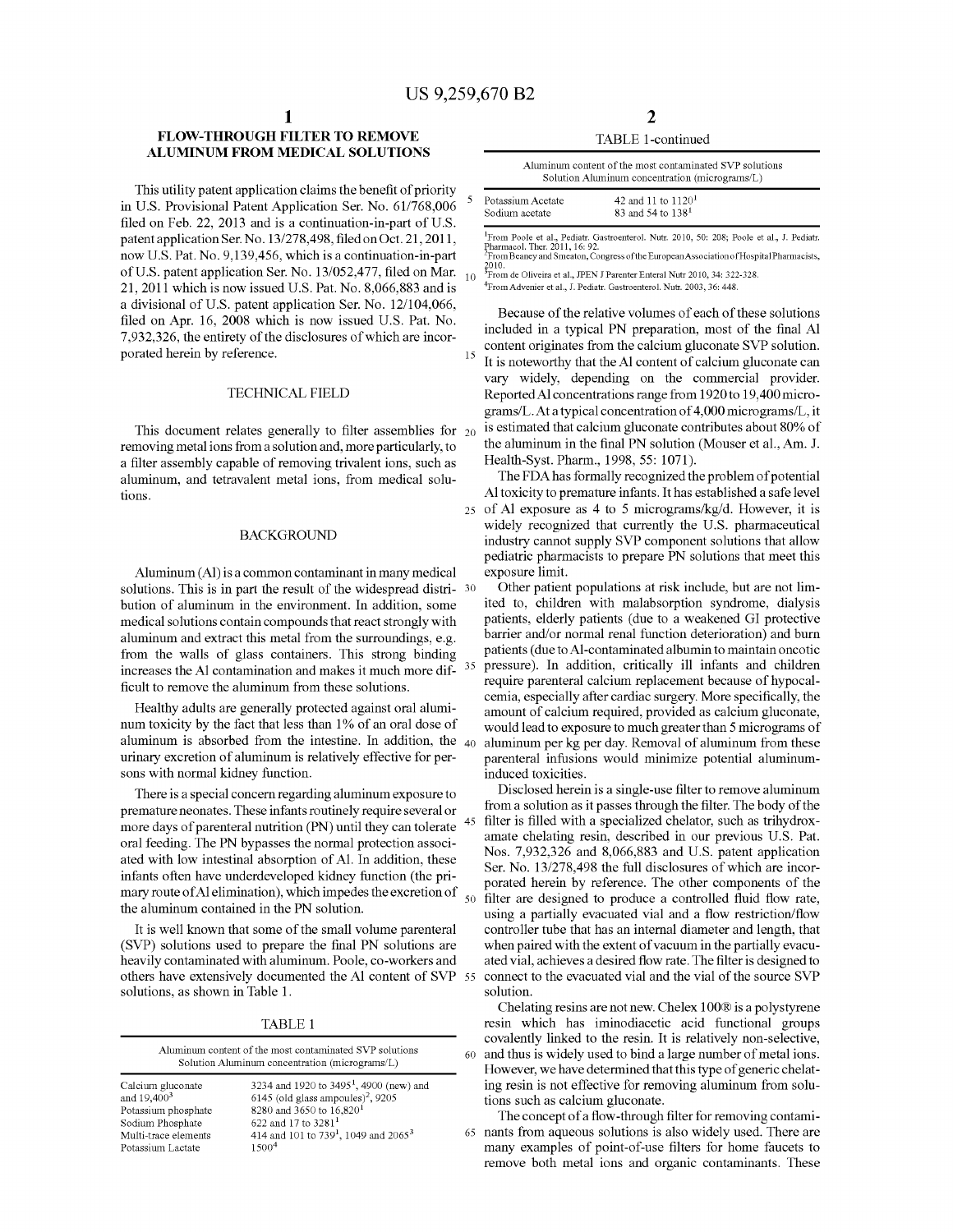15

typically remove metal ions by simple cation exchange. Thus they are not designed to compete against strong Al-binding ligands in the solution. More specialized chelating resins have been used in filters in research labs, but they have not been applied to the removal of aluminum from SVP solutions. 5

Flow-through filters have been used in medical settings. The chelating agent desferrioxamine has been physically imbedded into a hollow-fiber filter for the extracorporeal removal of iron and aluminum from blood during hemodialysis. Desferrioxamine has also been covalently bound to silica 10 for the extracorporeal removal of metal ions from blood. Neither of these filters has been suggested for use in a pharmaceutical setting for removing aluminum from SVP solutions.

#### **SUMMARY**

In accordance with the purposes noted above, a flow through filter assembly is provided for removing trivalent and tetravalent metal ions from a solution. In one embodiment, the flow through assembly includes a housing containing a hydroxamate chelating resin. The housing has an inlet and an outlet. A first vial connector is provided in fluid communication with the inlet. A second vial connector is provided in fluid communication with the outlet. Further the filter assembly 25 includes a flow controller for limiting flow through the housing to a predetermined rate. In one useful embodiment that predetermined rate is less than 2.0 ml/min. In another useful embodiment the predetermined rate is less than 1.0 ml/min. In yet another useful embodiment that predetermined rate is 30 about 1.0 ml/min.

In one useful embodiment the first container connector is a vented spike and a first set of connector clips. In another useful embodiment the second container connector is a nonvented spike and a second set of connector clips. The second vial has a negative interior pressure before the non-vented spike is inserted into the second vial.

In accordance with an additional aspect a system is provided for removing a trivalent or tetravalent metal ion from a solution. The system comprises a first vial including a solu- 40 tion from which the trivalent or tetravalent metal ion is to be removed and a second vial for receiving a treated solution. The second vial has a negative interior pressure. Further the system includes a filter assembly for capturing the trivalent or tetravalent metal ion. The filter assembly is connected between the first and second vials.

The filter assembly includes a first connector for the first vial and a second connector for the second vial. The first connector is a vented spike and a first clamp. The second connector is a non-vented spike and a second clamp.

In accordance with yet another aspect, a flow-through filter assembly for removing metal ions from a medical solution, including aluminum ions, comprised of a housing including a medical solution inlet, an aluminum metal ion capturing agent having an Al-binding constant of at least approximately 55 10<sup>20</sup> held in the vessel and a treated medical solution outlet. The treated medical solution outlet is positioned relative to the medical solution inlet to allow flow of medical solution through the filter assembly without a mechanical pump. Further, the assembly includes a flow controller for maintaining 60 a rate of flow of medical solution through the filter assembly that allows capture of aluminum metal ions by the capturing agent.

In the following description there are shown and described a number of different embodiments of a flow-through filter assembly and an associated system. It should be realized that the flow-through filter assembly and system are capable of

still other different embodiments and their several details are capable of modification and various obvious aspects. Accordingly, the drawings and descriptions will be regarded as illustrative in nature and not as restrictive.

#### BRIEF DESCRIPTION OF THE DRAWINGS

The accompanying drawings incorporated herein and forming a part of the specification, illustrate several aspects of the filter assembly and system and together with the description serve to explain certain principles thereof. In the drawings:

FIG.1 is an exploded perspective view of the flow-through filter assembly.

FIG. 2 is a perspective view of the system for removing a trivalent or tetravalent metal ion from a solution.

FIG. 3 is a detailed cross-sectional view illustrating the filter assembly.

FIG. 4 is a graph of flow rate versus restrictor tube length for a flow restrictor tube of  $0.005$ " (0.127 mm) diameter at a draw pressure of 88,046.11 pascal (26 inHg)

Reference will now be made in detail to the present preferred embodiments of the flow-through filter assembly and system illustrated in the accompanying drawings.

#### DETAILED DESCRIPTION

Reference is now made to FIG. 1 generally illustrating the flow-through filter assembly 10 for removing trivalent and tetravalent metal ions from a solution. The flow-through assembly 10 includes a housing 12 containing a chelating agent or resin having an Al-binding constant of at least approximately  $10^{20}$ . In one useful embodiment that chelating agent is a trihydroxamate chelating resin. It should be appreciated, however, that other chelating agents/resins may be used including, but not limited to, desferrioxamine chelating resin, tetrahydroxamate chelating resin, hydroxypyridinone chelating resin, aminocarboxylate chelating resin, catechol chelating resin, poly-carboxylate chelating resin and mixtures thereof.

As further illustrated in FIG. 1, the flow-through filter assembly 10 includes a first container connector 14 at a first end and a second container connector 16 at a second end. In one possible embodiment the first container connector 14 is comprised of a vented spike 15 (note vent 18) and a first set of connector clips or clamp 38. In one possible embodiment the second container connector 16 comprises a non-vented spike 17 and a second set of connector clips or clamp 40.

The housing 12 contains the upper resin frit 24. The upper 50 membrane housing 20 holds the lower resin frit 26. The resin is held between frits 24 and 26 during use of the filter assembly 10 (see also FIG. 3).

The filter assembly 10 also includes a lower membrane housing 28 including a grating 30 that supports a 0.2 or 0.45 micron filter membrane 32. That membrane 32 functions to make certain that no particulates from the chelating agent or resin in the housing 12 are carried into the treated solution that is collected in the second container 104 (FIG. 2). Such a filter membrane 32 may be built-in as an integral component of the filter assembly 10. Alternatively, a 0.2 or 0.45 micron filter cartridge may be inserted between the housing 12 and the lower, non-vented spike 17.

As further illustrated in FIGS. 1 and 3, a flow controller 34 is provided within the control tube aperture 36 of the nonvented spike 17. This flow controller 34 functions to limit the flow of solution through the filter assembly 10 to a rate of between 0.1 and 10 ml/min. In another embodiment the flow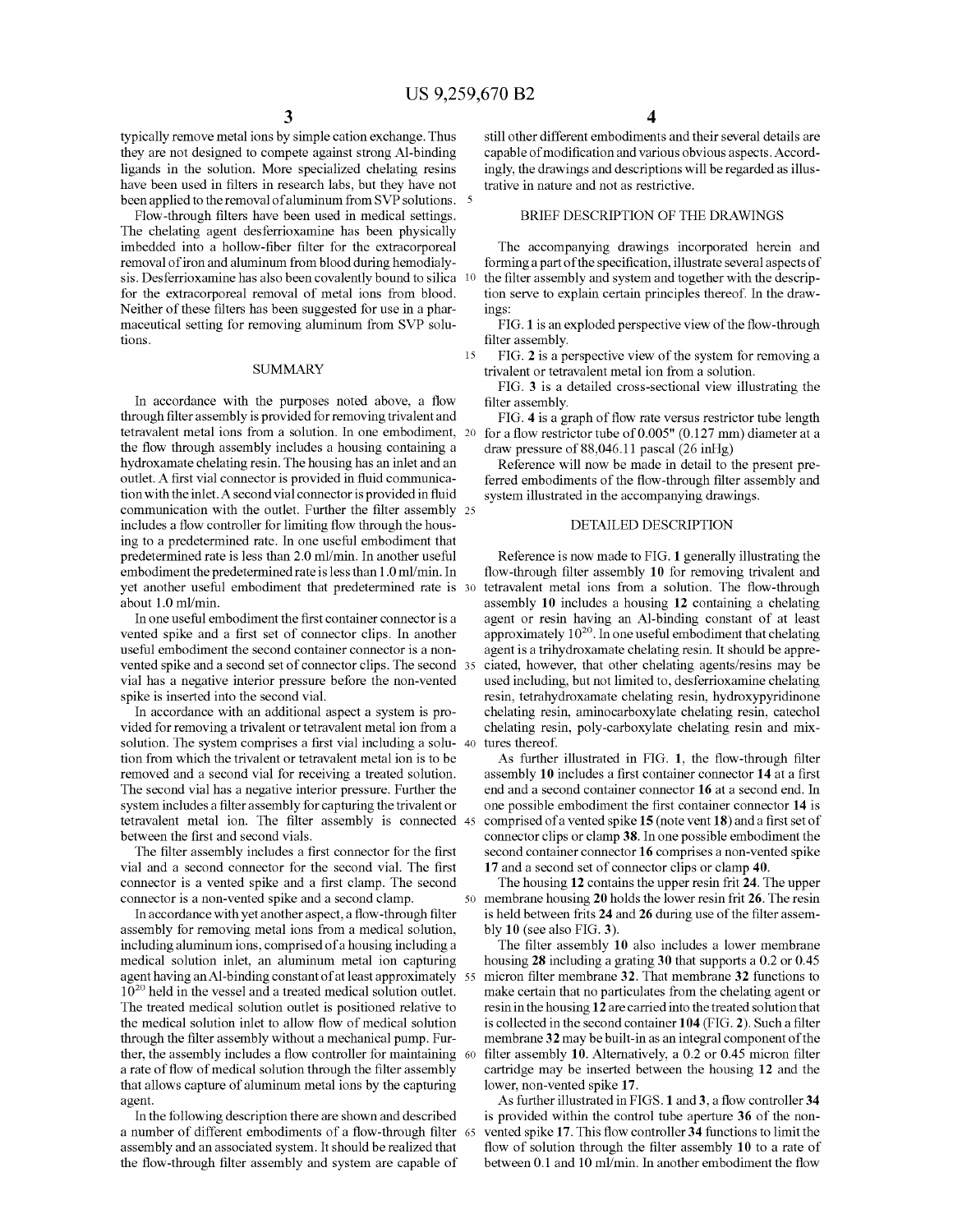controller 34limits the rate of flow to less than 2.0 ml/min. In another embodiment the flow controller **34** limits the rate of flow to less than 1.0 ml/min. In yet another, the flow controller 34limits the rate of flow to about 1.0 ml/min. In the illustrated embodiment, the flow controller **34** is a flow restrictor tube with an internal flow passage **35.** It should be appreciated that the flow controller **34** does not have to be a tube, it can be molded directly into the spike **17,** or a hole could be drilled in the spike to create a tube (passage) for fluid flow. The selected flow rate insures that there is sufficient time for trivalent and 10 tetravalent metal ions in the solution to be captured by the chelating agent in the housing **12** as the solution flows through the housing **12.** 

As previously noted, it should be appreciated that the first container connector **14** includes the first set of clips **38** and the 15 second container connector **16** includes the second set of clips **40.** More specifically, the first set of clips **38** is engineered to snuggly clip onto the caps of a commercial container of SVP solution while the second set of clips **40** is engineered to snuggly clip onto an appropriately sized evacuated container 20 so that the working system **100** (see FIG. **2)** can be assembled conveniently and quickly and with no other clamping devices.

More specifically, with reference to FIG. **2,** the system **100**  includes: (a) a first vial or container **102** including a solution from which the trivalent or tetravalent ion is to be removed; 25 vide the proper flow rate for removing the desired trivalent (b) a second vial or container **104** for receiving a treated solution; and (c) the filter assembly **10** for capturing the trivalent or tetravalent metal ion. More specifically, as shown in FIG. **1** the clips **38** at the first end of the filter assembly **10**  engage a cap **106** (FIG. **2)** of the firstcontainer102 effectively 30 holding the vented spike **15,** that is inserted into the vial through a puncturable seal in the cap, in fluid communication with the solution contained in the container. Similarly, the second set of clips **40** at the second end of the filter assembly conjunction with the negative pressure in the chamber of the 40 neered for the removal of Al from calcium gluconate. The **10** engage the cap **108** of the second container **104** effectively 35 holding the non-vented spike **17,** that is inserted into the vial through a puncturable seal in the cap, in fluid communication with the interior chamber of that container. The vent **18** to ambient atmosphere provided on the vented spike **15** works in second container **104** to produce a steady flow of solution from the first container **102** through the filter assembly **10**  including the chelating agent or resin held in the housing **12**  and the 0.2 or 0.45 micron membrane 3 **2** to the chamber of the container **104.** It should be appreciated that the chelating agent or resin in the housing **12** is specifically designed for high aluminum binding affinity enabling efficient extraction of aluminum even from solutions that contain high concentrations of competing aluminum complexing agents such as gluconate or phosphate.

More specifically, in one possible embodiment the trihydroxamate resin has an aluminum-binding constant of approximately  $10^{20}$ . This binding is strong enough to compete with the aluminum-binding ligands present in contaminated SVP solutions. However, the rate at which the aluminum binds to the resin is a critical factor. This rate can be slow, either because of the slow chemical exchange of aluminum between the solution and the immobilized chelating agent or because of the time required for the solution to pass through the porous structure of the resin beads. Thus, a key element in 60 the design of the filter assembly is the ability to regulate the rate of flow of liquid through the filter assembly 10 to ensure sufficient contact time with the resin to produce effective aluminum removal. Toward this end, the filter assembly **10**  includes the flow controller **34** built in the control tube aper- 65 ture36 of the lower spike (see FIG. 3). The inner diameter and length of the flow restriction/flow controller tube **34** is

**5 6** 

selected to produce the appropriate flow rate for efficient aluminum removal from the targeted medical solution, in concert with the level of reduced pressure in the second container, and other components of the filter **10.** More specifically, a larger inner diameter flow restriction/flow controller tube **34** provides a faster flow rate. In contrast, a smaller inner diameter flow restriction/flow controller tube **34** provides a slower flow rate.

Still more specifically, the flow restrictor tube **34** of the 10 illustrated embodiment includes the flow passage **35** which has a predetermined length L of between about 5 mm and about 20 mm and a predetermined diameter of between about 0.0508 mm and about 0.1778 mm. Further the second container 104 has a negative interior pressure P of between about 84,659.72 pascal and about 94,818.88 pascal. The difference in the ambient pressure provided in the first container **102** by the vent **18** on the spike **15** and the negative pressure in the second container **104** functions to pull the solution through the filter assembly **10,** including the flow passage **35.** Thus, it should be appreciated that the flow passage length L, the flow passage diameter D and the second container interior pressure P function together to provide the desired rate of flow of solution through the filter assembly **10.** 

Accordingly, the filter assembly **10** is engineered to proand/or tetravalent metal ions from the solution being treated. The operator does not need to adjust any pumps or monitor any equipment to provide the required flow rate. Thus, proper filtering of trivalent and tetravalent metal ions from the solution is ensured with minimal potential for any error.

The following examples are presented to further illustrate the flow-through filter **10** and system **100.** 

#### EXAMPLE

#### Removal of AI from Commercial Calcium Gluconate Solutions

We have prepared a filter assembly **10** specifically engiupper connector **14** is engineered to fit the neck of standard 10, 50 and 100 ml vials **102** of calcium gluconate.

The trihydroxamate chelating resin was initially tested in stirred, batch extractions to establish its ability to remove AI from calcium gluconate. A  $1$  g sample of resin was added to 100 ml of commercial calcium gluconate solution that was gently agitated by an overhead stirrer. In this configuration, the resin removed 80% of the AI. Based on the Al-binding constants of gluconate, the binding constant of the ligand 50 immobilized on the resin was calculated to be  $10^{20.4}$ .

Approximately 1 g of ligand was loaded into a housing 12, and a calcium gluconate solution was pulled through the filter by an evacuated collection vial **104.** The fraction of AI removed at various flow rates was measured. Aluminum removal is inversely related to flow rate. The flow can be changed by changing the inner diameter and length of the flow restriction/flow controller tube and the partial vacuum. Different applications may require a different flow rate. Thus the inner diameter of the flow restriction/flow controller tube **34** in the present embodiment has been adjusted to produce a flow of calcium gluconate of  $\sim$ 1 ml/min. For example, where the lower spike **17** has a flow restriction/flow controller tube **34** with an inner flow diameter of about 0.004 inches and a length of about  $\frac{9}{16}$  inches, the flow rate of calcium gluconate through the filter is about 1 ml/min. Flow rate will be a function of the inner diameter of the flow restriction/flow controller tube **34,** the length of the flow restriction/flow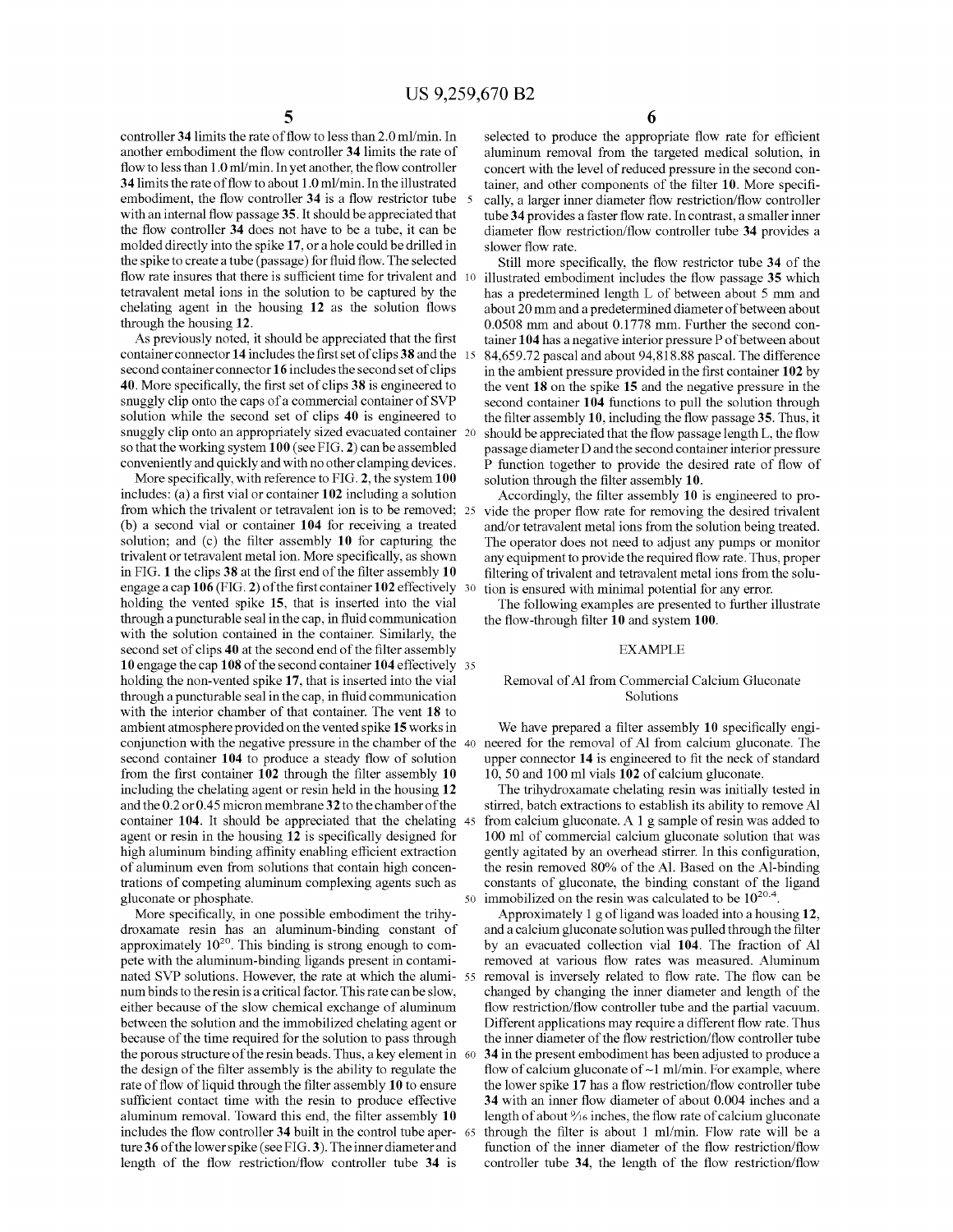controller tube **34,** the level of vacuum in the second container **104,** the viscosity of the fluid flowing through the filter assembly **10,** and other properties of the filter. For example, for eight experiments, where the flow restriction/flow controller tube inner diameter was 0.004", its length 9 mm and the level of 5 vacuum in the second container **104** was negative 27.1±0.1 inches of mercury in relation to atmospheric pressure, the flow rate of calcium gluconate averaged 0.93 ml/min. For six experiments, where the flow restriction/flow controller tube inner diameter was 0.004", its length 10 mm and the level of 10 vacuum in the second container **104** was negative 27 inches of mercury in relation to atmospheric pressure, the average flow rate of calcium gluconate was 0.92 g/min. For twelve experiments, where the flow restriction/flow controller tube inner diameter was 0.004", its length 12 mm and the level of 15 vacuum in the second container **104** was negative 27.5 inches of mercury, the average flow rate of calcium gluconate was 1.25 g/min. When nine experiments were conducted for which the inner diameter of the flow restriction/flow controller tube inner diameter was 0.005", its length was varied, and 20 the level of vacuum in the second container **104** was 26 inches of mercury, calcium gluconate flow rate inversely related to the length of the flow restriction/flow controller tube (FIG. **4).**  These are examples of the method to control the flow rate using two dimensions of the flow restriction/flow controller 25 tube **34** (internal diameter and length) with the level of vacuum in the second container **104.** Other dimensions of these three variables can be used to achieve the same flow rate. Other properties of the filter, such as the membranes, also influence the flow rate. 30

The amount of resin loaded into the body of the cartridge was also varied. In four replicate experiments, 1 g of resin removed 91 to 95% of the aluminum from a commercial calcium gluconate solution that had an initial AI concentration of  $-4,000$  micrograms/L. Further tests showed that 800  $35$  a mg of resin removed 79% of the AI, and 600 mg of resin removed only 64% of theA!. The column/cartridge **12** of the present filter assembly **10** has been engineered to hold 1 g of resin

Since the Al concentration in commercial calcium glucon-40 ate solutions can vary, we also tested the present embodiment of the filter assembly **10** with calcium gluconate solutions that had been spiked with added AI to give total AI concentrations of 8,000 and 11,200 micrograms/L. The filter assembly **10** between about 5 mm and about 20 mm, a predetermined inner removed 94% and 90% of the aluminum, respectively, from these spiked solutions

The foregoing has been presented for purposes of illustration and description. It is not intended to be exhaustive or to limit the embodiments to the precise form disclosed. Obvious modifications and variations are possible in light of the above 50 teachings. All such modifications and variations are within the scope of the appended claims when interpreted in accordance with the breadth to which they are fairly, legally and equitably entitled.

**1.** A flow-through filter assembly for removing trivalent and tetravalent metal ions from a solution, comprising:

- a housing containing a trihydroxamate chelating resin, said housing having an inlet and an outlet;
- a first container connector in fluid communication with 60 said inlet;
- a second container connector in fluid communication with said outlet; and
- a flow controller for limiting flow through said housing to a predetermined rate.

65

**2.** The filter of claim **1,** wherein said predetermined rate is between 0.1 and 10 ml/min.

**8** 

3. The filter of claim **1** wherein said predetermined rate is less than 2.0 ml/min.

**4.** The filter of claim **1,** wherein said predetermined rate is less than 1.0 ml/min.

**5.** The filter of claim **1,** wherein said predetermined rate is about 1.0 ml/min.

**6.** The filter of claim **1,** wherein said first container connector includes a vented spike and a first set of connector clips.

7. The filter of claim **1,** wherein said second container connector includes a non-vented spike and a second set of connector clips.

**8.** The filter of claim **1,** wherein said second vial has a negative interior pressure.

**9.** The filter of claim **1,** wherein said flow controller comprises a flow restrictor tube having a flow passage with a predetermined length L of between about 5 mm and about 20 mm and a predetermined inner diameter of between about 0.0508 mm and about 0.1778 mm.

**10.** A system for removing a trivalent or tetravalent metal ion from a solution, comprising:

- a first container including a solution from which said trivalent or tetravalent metal ion is to be removed;
- a second container for receiving a treated solution, said second vial having a negative interior pressure;
- a filter assembly for capturing and containing the trivalent or tetravalent metal ion, said filter assembly being connected between said first container and said second container.

**11.** The system of claim **10,** wherein said filter assembly includes a first connector for said first container and a second connector for said second container.

**12.** The system of claim **11,** wherein said first connector is vented spike and a first clamp.

**13.** The system of claim **11,** wherein said second connector is a non-vented spike and a second clamp.

**14.** The system of claim **11,** wherein said first connector is a vented spike and a first clamp and said second connector is a non-vented spike and a second clamp.

**15.** The system of claim **10,** wherein said filter assembly includes a flow controller comprising a flow restrictor tube having a flow passage with a predetermined length L of diameter D of between about 0.0508 mm and about 0.1778 mm and said second container has a negative interior pressure of between about 84,659.72 pascals and about 94,818.88 pascals, whereby said flow passage length L, said flow passage diameter D and said second container pressure P function together to provide a rate of flow of solution through said filter assembly of between about 0.1 ml/min and about 10.0 ml/min.

**16.** A flow-through filter assembly for removing aluminum metal ions from a medical solution including said aluminum What is claimed:  $\frac{55 \text{ metal ions comprising:}}{}$ 

a housing including a medical solution inlet;

- an aluminum metal ion capturing agent having anAl-binding constant of at least  $\sim 10^{20}$  held in said housing;
- a treated medical solution outlet positioned on said housing relative to said medical solution inlet to allow for flow of medical solution through said filter assembly without a mechanical pump; and
- a flow controller for maintaining a rate of flow of medical solution through said filter assembly that allows capture of aluminum metal ions by said capturing agent.

**17.** The filter assembly of claim **16,** wherein said rate of flow is less than 2.0 ml/min.